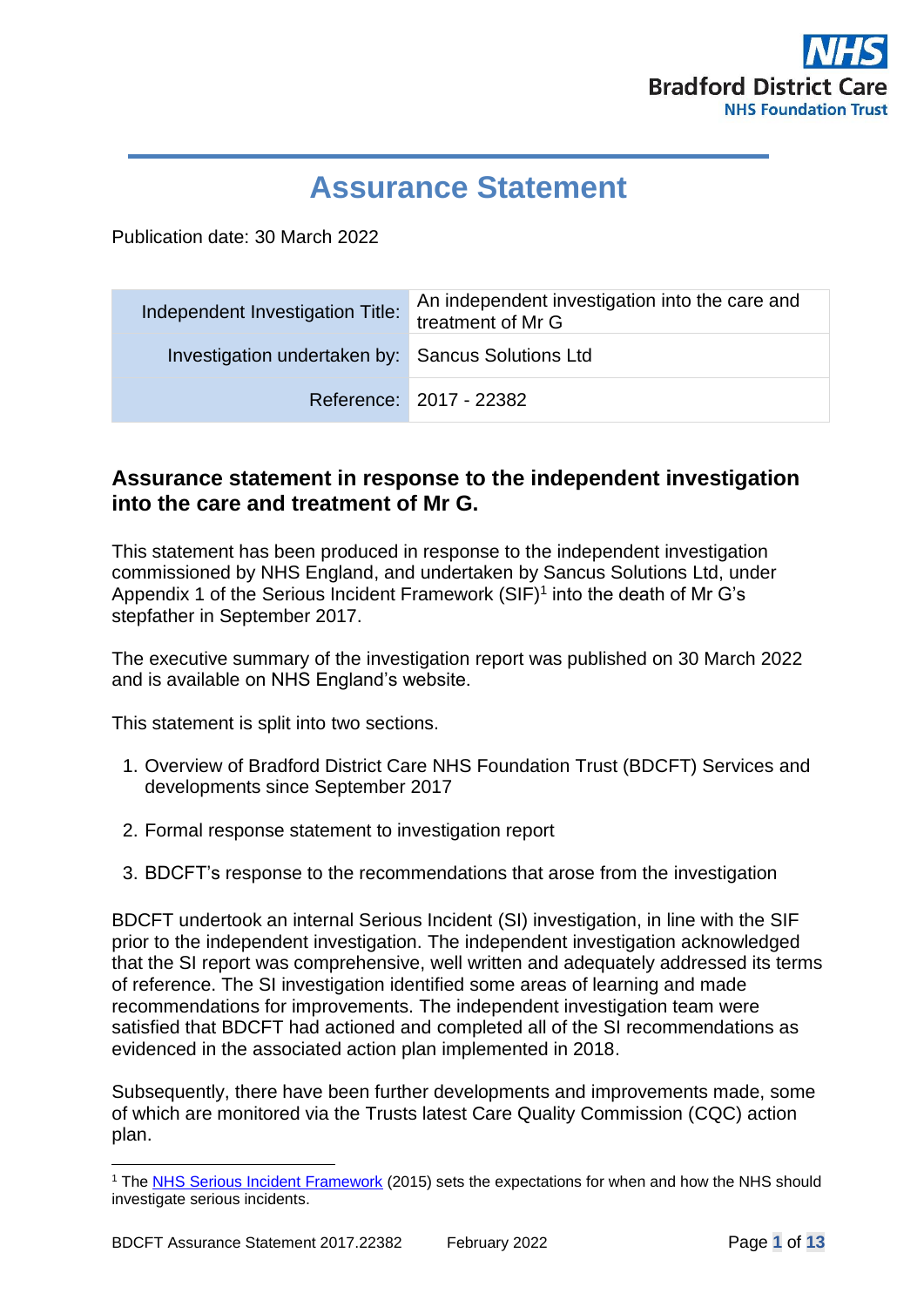# **1. Overview of Bradford District Care NHS Foundation Trust Services**

Bradford District Care NHS Foundation Trust (BDCFT) is a provider of inpatient and community mental health, community health, dental, and specialist learning disability services. They support people of all ages who live in the Bradford, Airedale, Craven area and children (aged 0-19 years) in the Wakefield area. They also work with people from other areas when needed.

The trust was established in 2002 and authorised as a foundation trust in 2015. It employs over 3,000 staff and serves a population of over 580,000 people. The population is amongst the most diverse in the country with over 100 languages, and the trust's catchment area includes areas of high deprivation and higher than expected demand for health services.

The trust has 208 inpatient beds delivering care for those in acute mental health crisis (adults and older adults) and Assessment & Treatment for those with a learning disability. They are based across two sites; Lynfield Mount Hospital and the Airedale Centre for Mental Health.

At the time of the incident in 2017, the latest CQC rating received for the Trust (based on 2016 CQC Inspection) was 'Good'. However the next inspection carried out shortly after the incident in late 2017 reduced this rating to 'Requires Improvement' overall.

The inspection generated a comprehensive action plan to address all the areas of improvement identified and a significant period of improvement work was initiated and developed. Some targeted CQC inspection activity took place in the following year and a rating of 'Good' for inpatient wards was achieved in 2020. Regular assurance to the Board of Directors against the actions required continued to be provided, and internal auditors reviewed the evidence used to provide assurance that progress was being embedded and to assess the accuracy and confidence of the assurance received.

The most recent internal audit review of the embeddedness of these actions, undertaken in April 2021, concluded that all actions are at levels of 'significant assurance' and 'embedded'.

A further CQC core service inspection and Well-Led inspection in September 2021 concluded an overall rating for the Trust of 'Good' in 2021, alongside a rating of 'Good' for the well led inspection.

Significant improvements, using Rapid Process Improvement Workshop methodologies, have been made in the years since the incident in relation to: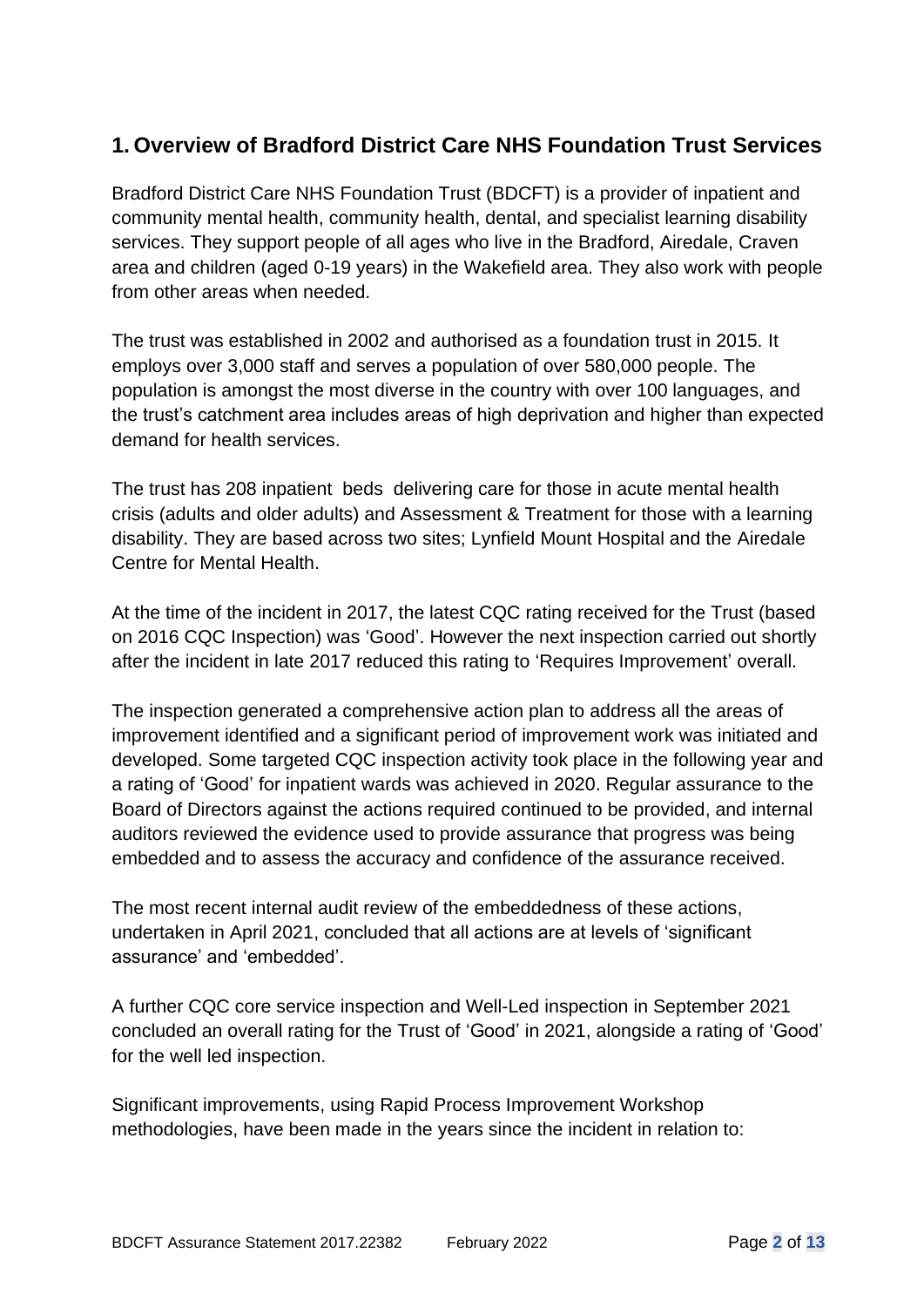- Governance processes, oversight and management of risk and performance within mental health services;
- A reduction in the use of restrictive interventions;
- Care planning and individual risk assessment processes, including service user and carer involvement
- Oversight and management of supervision, appraisal and mandatory training;
- Introducing daily lean management processes to ensure timely and appropriate escalation of risks and concerns in front line services
- Positive culture including the wellbeing of staff, openness and transparency and development of professional skills and innovation opportunities

The Trust is now implementing a strengthened Quality Assurance Framework which will proactively assess services against the CQC Key Lines of Enquiry and support the development of local quality objectives and improvement plans.

The landscape of healthcare has changed since the incident and BDCFT has worked with system partners to become an active part of the integrated care system. This has resulted in improved collaborative working across the Bradford area with partner agencies and healthcare providers.

# **2. Formal response statement to investigation report**

Bradford District Care NHS Foundation Trust (BDCFT) has considered the independent investigation report and accepts all the findings and recommendations of the Sancus Solutions independent investigation report in respect of BDCFT.

Service development has advanced significantly since this incident in 2017 and the detail provided to the Sancus Solutions' quality assurance review, as detailed in section three, is intended to provide the assurance that the recommendations made by the investigation have been addressed and appropriate improvement work in relation to the quality and safety of services has been implemented.

This assurance statement is supported by an evidence file.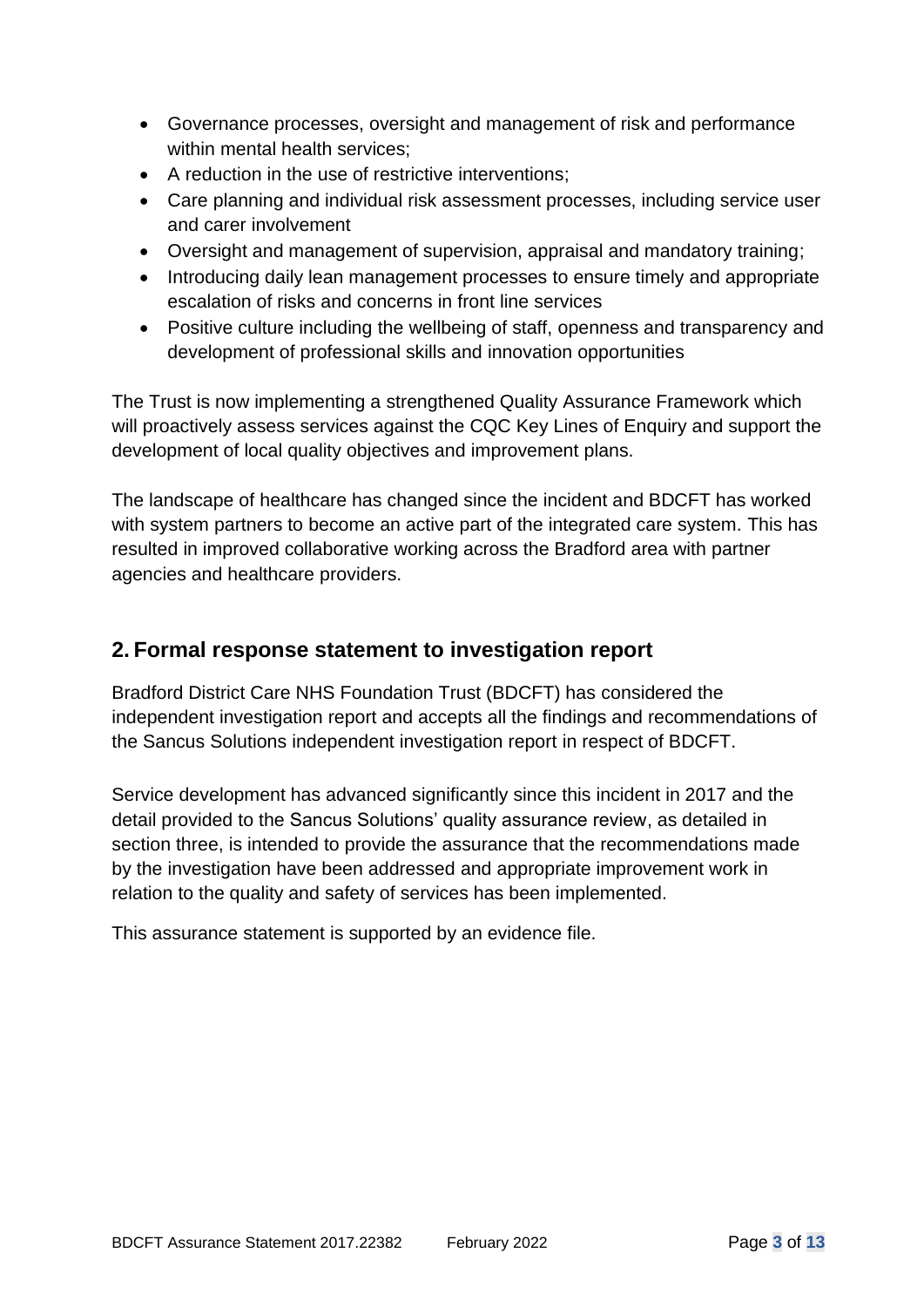# **3. BDCFT's response to the recommendations that arose from the Sancus Solutions Ltd independent investigation**

The independent investigation made a total of 10 recommendations. This section addresses recommendations  $1, 3 - 7$ , and  $9$  in order as made by the report.

Recommendation number 2, 8, and 10 relate to other organisations and are therefore not included in this assurance statement which covers those recommendations specific to BDCFT services only.

Recommendation 9 was made jointly in regard to both Bradford District Care NHS Foundation Trust and Airedale NHS Foundation Trust. This statement provides only the BDCFT response.

#### *Recommendation 1:*

*Bradford District Care NHS Foundation Trust should continue to develop and implement a protocol with local acute NHS trusts that adopts a multidisciplinary and multi-agency approach to the care and treatment of patients who require the involvement of multiple services – particularly patients who are detained under a section of the Mental Health Act 1983 and who also require an acute hospital admission.* 

#### **BDCFT Response:**

Bradford District Care NHS Foundation Trust in alliance with Bradford Teaching Hospital NHS foundation trust and Airedale NHS foundation trust have continuously reviewed the multi-disciplinary approach to care for service users detained under the Mental Health Act (1983) who also require an acute hospital admission to address their physical health.

The three trusts have undertaken a review of the BDCFT *Transfer and Discharge Procedure Covering Transfers to Acute Hospitals Transfers between BDCT Services Discharge to Other Providers Discharge from All Services* policy and ratified in February 2022. The mental health team will retain responsibility for ensuring that any specialist mental health care needs of the service user can be met effectively in the acute hospital whilst they remain under a section of the Mental Health Act. The principles of multidisciplinary care are outlined within the policy and in accordance with the Care Programme Approach framework.

To strengthen mental health support and liaison within acute hospitals, BDCFT have been commissioned by the Clinical Commissioning Group (CCG), utilising NHS England's transformation funding, to roll out an enhanced Mental Health Multidisciplinary team (MDT) co located within the acute hospitals both at Bradford Royal Infirmary and within Airedale General Hospital. This is nationally recognised as 'core 24'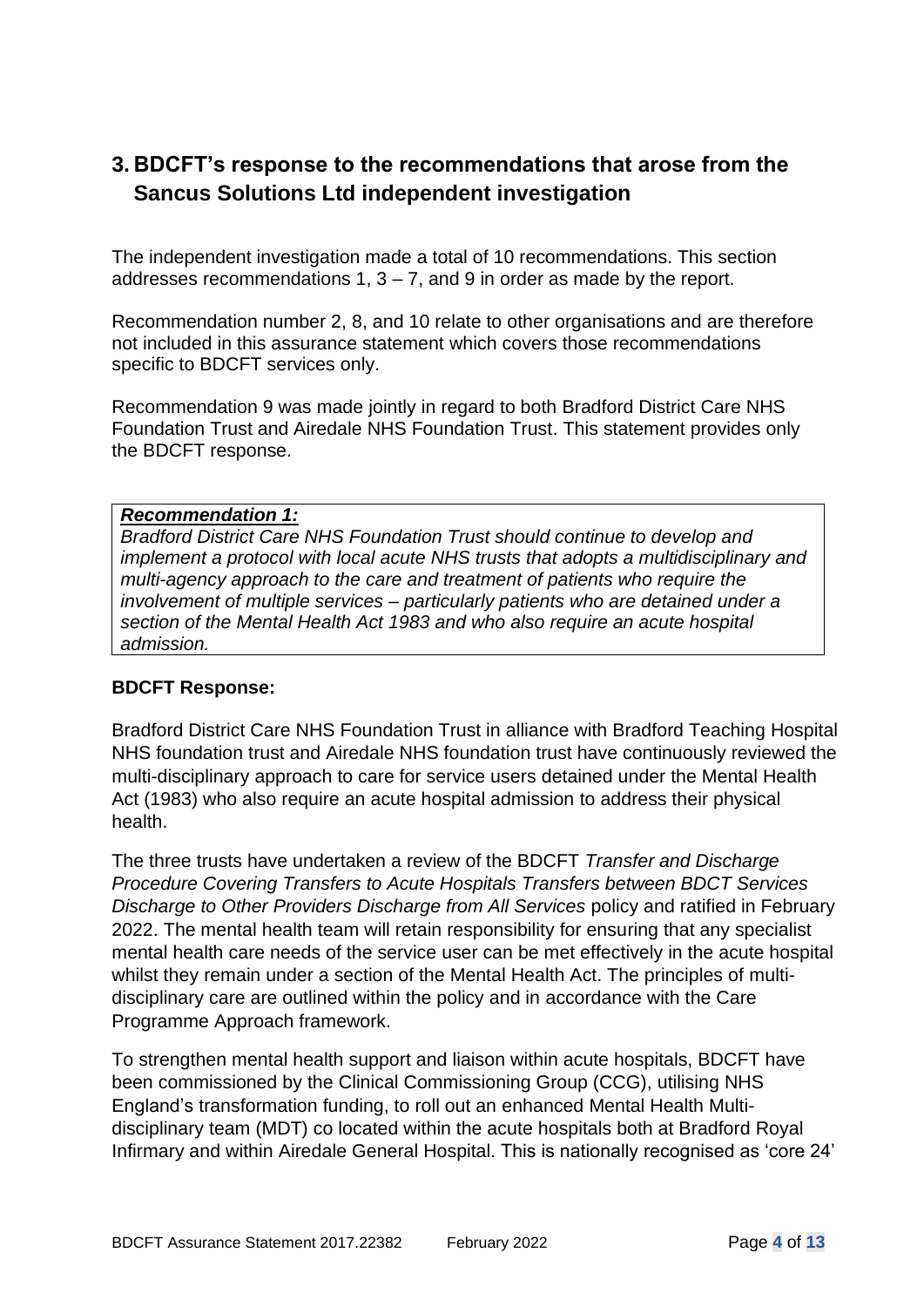and is feature of the NHS Long Term Plan for Mental Health. The team is now mobilising to be fully operational within the first half of 2022/23.

The enhanced Mental Health MDT/core 24 model provides the following functions on a 24/7 basis:

- Provide a response to mental health crises in Emergency Departments within one hour and to all urgent ward referrals within 24 hours:
- Complete a full biopsychosocial assessment and formulation and contribute to treatment and collaborative care plans;
- Offer brief evidence-based psychological interventions as inpatient or short-term outpatient follow-up;
- Work with general hospital teams to reduce length of stay in general hospitals and improve follow-up care, particularly for older adults;
- Provide advice and support to general hospital staff regarding mental health care for their patients;
- Provide specialist care for older adults.
- Full MDT to include Consultant Psychiatry

A multi-agency implementation group under the 'Act as One' Crisis Liaison Acute Mental Health Programme was established in 2021 to implement the core 24 service and develop multi agency clinical pathways to support the care of service users during a mental health crisis. This includes the clinical management of service users detained within the acute hospital environments.

#### *Recommendation 2:*

*Airedale NHS Trust should introduce a risk summary where relevant risk information that has been obtained from other involved services, family members and carers is documented. The risk summary should be reviewed throughout a patient's admission and/or when new information becomes available. When it is known that a patient has been involved with mental health services this should, with the patient's permission, prompt the assessor to obtain information from these services to inform Airedale's risk summary.*

*Response provided separately by Airedale NHS Foundation Trust*

# *Recommendation 3:*

*Bradford District Care NHS Foundation Trust should undertake a qualitative audit of a large sample of risk assessments in their community and inpatient adult mental health services.* 

#### **BDCFT Response:**

BDCFT has significantly improved its approach and process in relation to risk assessment with Mental Health services since this incident. In April 2019, the Trust undertook a 5 day Rapid Process Improvement Week (RPIW) involving staff from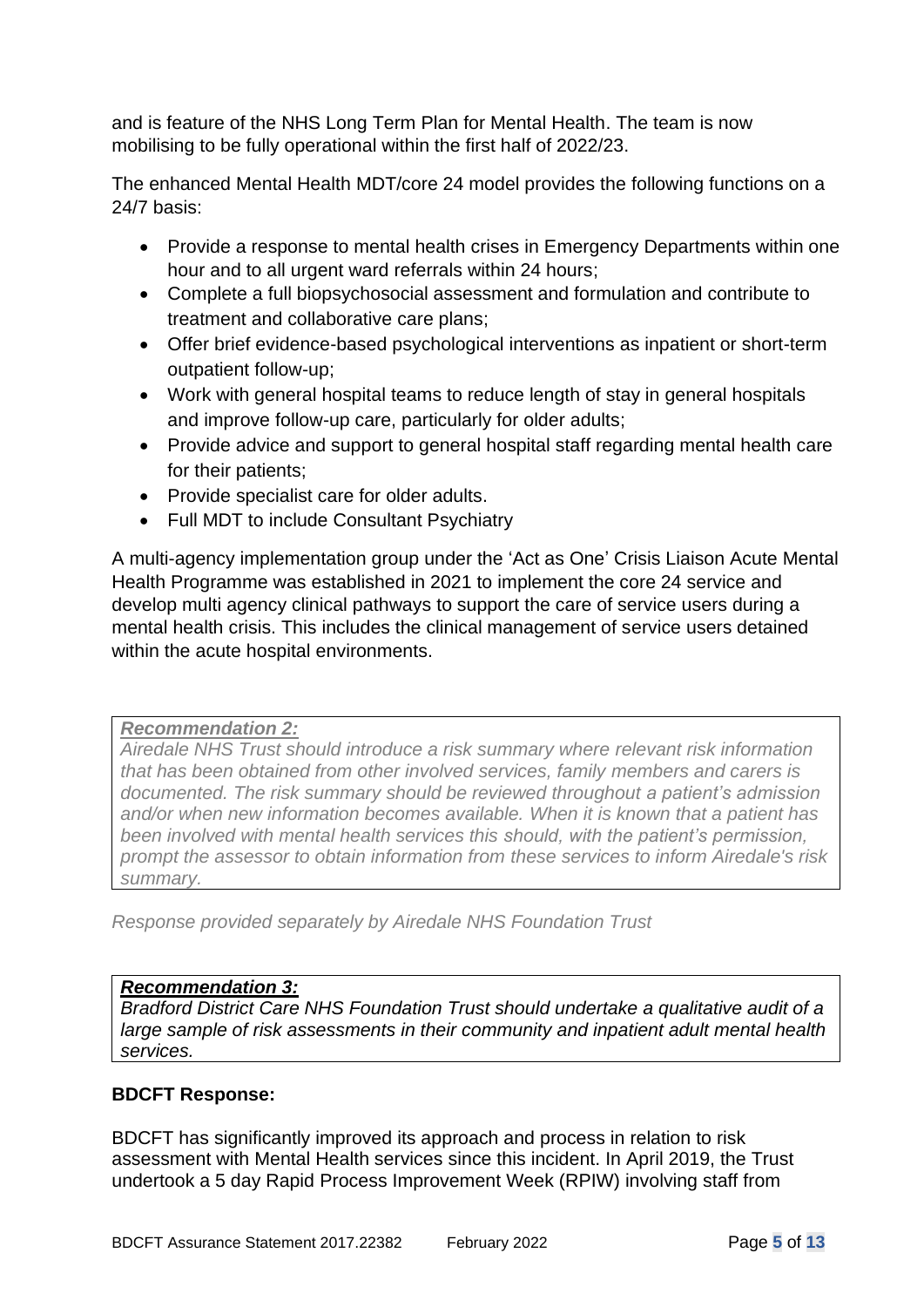across Adult Mental Health Services to look at service improvements in relation to quality and safety.

This event focused on core elements of service delivery and utilised a quality improvement methodology to agree actions and solutions to improve quality and safety. A programme of improvement work was instigated coupled with strengthened systems of oversight and assurance to ensure improvements were made and most importantly embedded into practice. In order to ensure that all staff within adult mental health services were aware of the work undertaken during the RPIW, a patient safety week was held in May 2019.

The patient safety week involved clinical staff and service users having an opportunity to provide feedback and learning on the improvements made during the week and discuss the impact that this had had on themselves as both clinicians and service users.

Across all inpatient wards Clinical Visual Control Boards have been introduced. These are physical boards displayed within the clinical office that document and display clinical information relevant to each patient's care pathway. This serves as a visual control to identify progress and any changes to a patient's care pathway. It highlights on a daily basis what is required from the MDT to support progression to discharge and importantly, proactively flags if there are issues preventing or delaying this. Each patient is reviewed daily by the Multi-Disciplinary Team using the visual control board to support clinical discussion and daily action planning.

This process also supports a daily audit of clinical documentation relating to leave, risk assessment, care planning, medication management and other key clinical activities, ensuring that these clinical activities and the completion of documentation have been undertaken in line with Trust policy and procedure.

This maintains the Trust's focus on the key question of: "Are we Safe Today?", which was a measure introduced as part of the RPIW.

As a key feature of the RPIW, measures were introduced to provide assurance about the successful implementation of improvements to our inpatient wards. A daily line of sight has been embedded, with each area reporting to their service manager on omissions in care, which includes any omissions in documentation for leave and clinical risk assessments.

These are then captured and reported on a weekly basis, up through the Organisational Oversight and Assurance structures, ensuring key areas are addressed by the service managers and General Manager. In doing so, any omissions in risk assessments, prior to leave for example, are quickly identified and action taken to ensure safety and service improvement.

In addition to the daily oversight and assurance processes, a programme of audit was scheduled to provide further assurance around the improvements and embedding of learning. Initially these were completed every three months and ensured sight of improvement activity and provided significant assurance that the procedures are being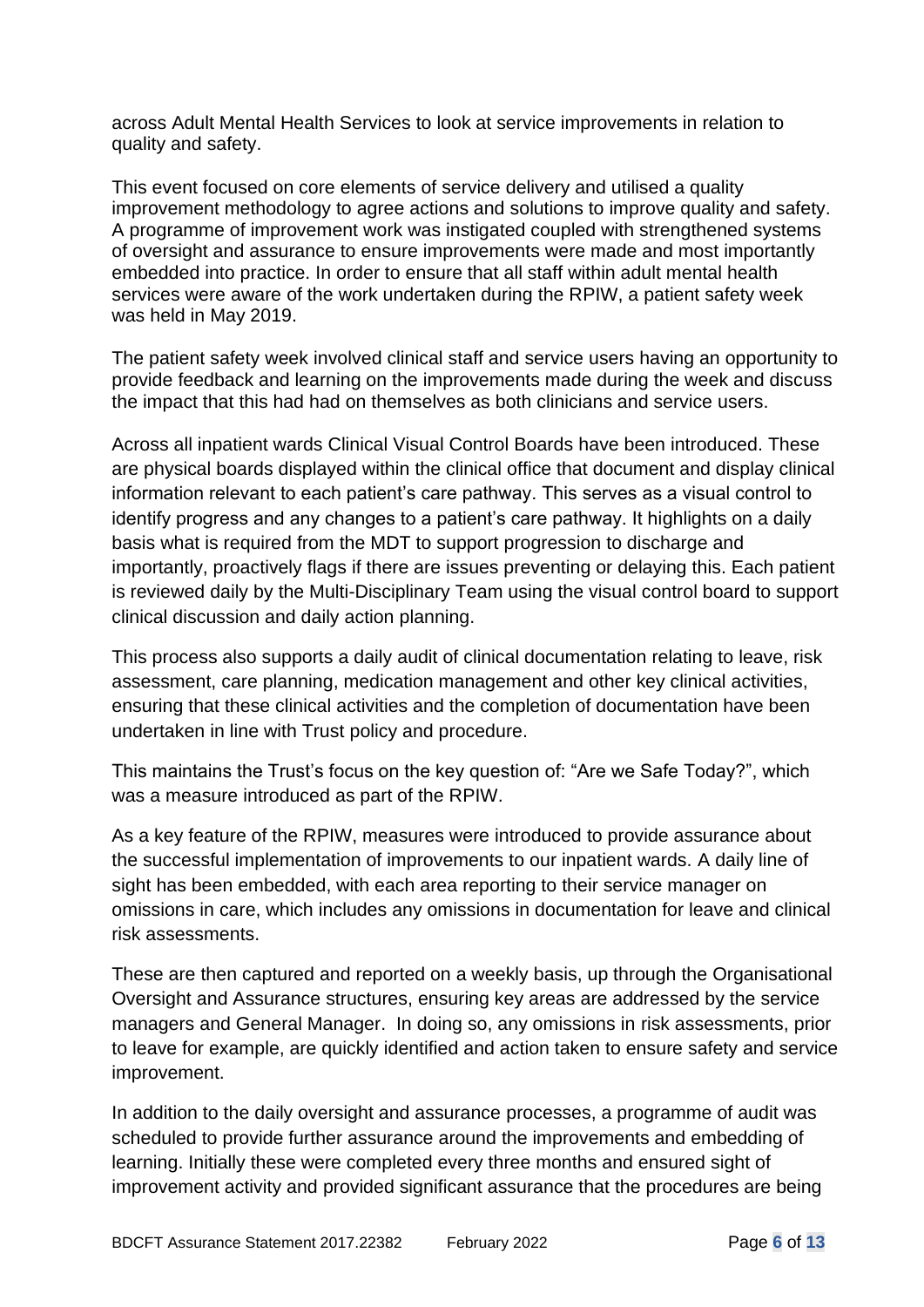followed with audits scheduled to continue and a transition to the new Quality Assurance Framework (see section 1). Frequency of audit under this framework will depend on the level of assurance gained, however will be a minimum of yearly.

There is also an annual audit of the Care Programme Approach documentation across all mental health services which includes care planning.

| ID  | <b>Title</b>                                                | <b>Registered</b> | <b>Comments</b>                                           |
|-----|-------------------------------------------------------------|-------------------|-----------------------------------------------------------|
| 696 | Risk Assessments on Inpatient<br>Wards                      | 29/05/2019        | Actions part of ward quality<br>improvement plans         |
| 704 | <b>Re-audit of Risk Assessments</b><br>on Inpatient Wards   | 08/07/2019        | Actions were part of ward<br>quality improvement plans    |
| 714 | <b>Commissioner CPA (Inpatient</b><br>and Community)        | 25/10/2019        | No improvement actions                                    |
| 726 | <b>CPA Documentation in LD</b><br>Community                 | 07/05/2020        | Improvement actions<br>implemented                        |
| 780 | Risk assessments within My<br><b>Wellbeing College/IAPT</b> | 26/08/2021        | Data collection complete. Data<br>analysis underway       |
| 794 | AWOL risks within risk<br>assessments                       | 09/11/2021        | Data collection and analysis<br>complete. Report underway |

### **Relevant Completed Audits**

Within community mental health services, a week long RPIW relating to care planning and risk assessment was conducted. The focus of the RPIW was:

- To develop and refine the process of care planning and risk assessment at the point of initial contact through to the discharge from services to include a review of the templates and recording system;
- To ensure risk assessments and care plans are co-produced with the service user, and are based on a holistic assessment and formulation;
- To include clear guidelines and training for the updating of risk assessments and care plans, to include minimum standards to assure of quality and relevance to the service user need;
- To support the assessment and planning process, and revise and embed a robust system for support and supervision.

The RIW was inclusive of operational and clinical leads, front line staff and patient involvement leads, all of whom had lived experience of mental health problems and accessing BDCFT services. The outputs of the RIW have led to the following improvements: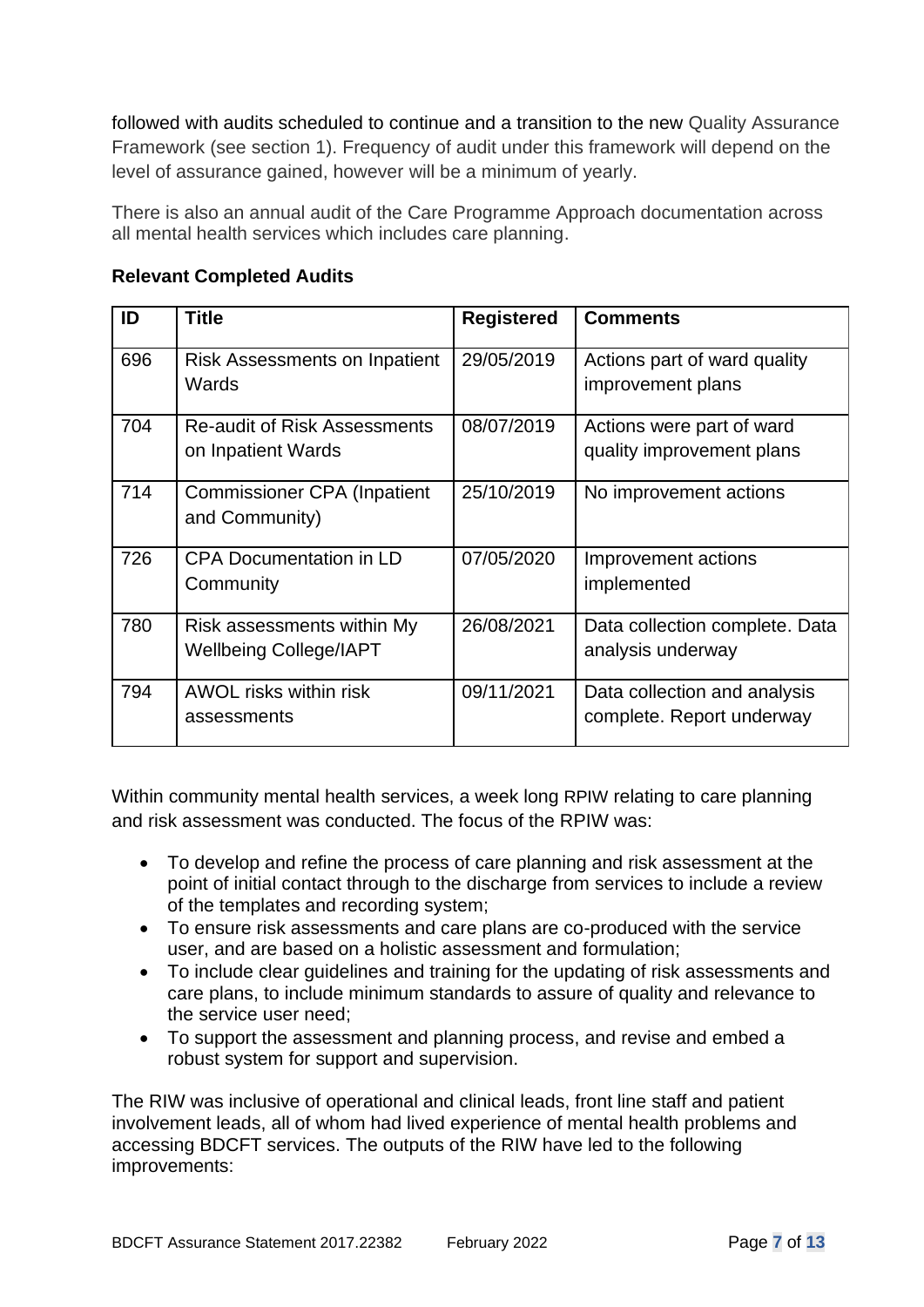- An improved template for care planning and risk assessment now rolled out and in use across all community mental health services;
- A revised training package on formulation-based risk assessment and care planning, co-produced and delivered by clinicians and patient involvement leads, rolled out across all mental health and learning disability teams;
- Prompts built into the electronic patient record to ensure consideration of coproduction and sharing of care plans;
- Revised caseload management tool;
- Revised live dashboard to support oversight of completion of care plans and risk assessments at a patient level;
- Revised system of oversight and assurance featuring the live dashboard utilised by clinicians and managers to support daily team discussions around risk and service user needs. This includes weekly reports through the organisational structures identifying compliance with risk assessment, care planning and weekly caseload audits.

In addition to the improvement work specifically focused on risk assessment and care plans, BDCFT now has a scheduled programme of Quality Visits in place, undertaken by Patient Safety Leads across all wards and community teams. These visits work to a set of Key Lines of Enquiry focusing on quality and patient safety and adherence to Policy and Procedure. This includes reviewing clinical documentation and assessing adherence to the standards. Output reports are generated from the visits and are shared across the Organisational Oversight and Assurance Structures. Where assurance isn't obtained from the visits a programme of further audit, support and improvement is put in place to quickly address any areas of improvement and learning.

# *Recommendation 4:*

*Bradford District Care NHS Foundation Trust's risk assessment pro forma should be revised so that it includes the identification and assessment of the potential risks to a service user's physical health and their associated support needs.*

#### **BDCFT Response:**

The response to recommendation 3 above outlines a significant period of improvement work in relation to risk assessment and care planning which also addresses recommendation 4, as the holistic assessment processes and documentation encompass physical health needs as well as mental health needs.

The physical health assessment is part of the SystemOne clinical records under the Core Assessment - Physical health examination. This includes current physical health problems/symptoms, past medical history, family medical history, assessment of drug, alcohol and nicotine consumption, current medications and any past adverse reactions, allergies, immunisation history, screening history, nutritional screening tool, assessment and examination of the cardiovascular, respiratory, genitourinary, gastrointestinal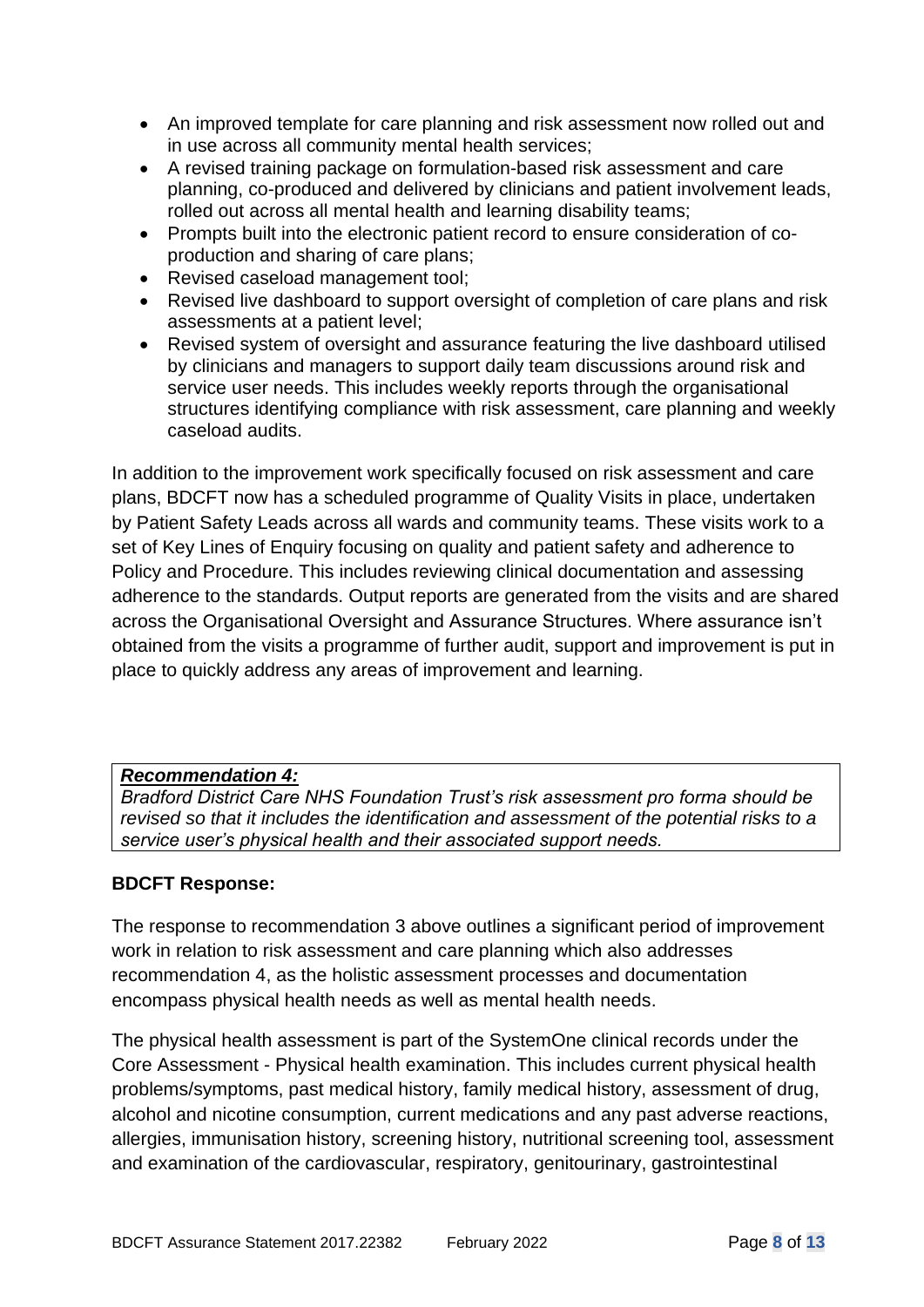and neurological systems including VTE risk assessment, and skin integrity (potential pressure ulcer risk).

In addition to the core risk assessment improvement work, BDCFT has a Physical Health Care for People Accessing Adult Mental Health and Adult Learning Disability Services Policy. This policy sets out the importance of assessment and management of physical health needs in the context of reducing health inequalities for people with mental health needs.

Physical health assessments are an important aspect of holistic assessment, and a physical health assessment tool is undertaken on every admission. This does require patient consent and whenever it is not possible to undertake a physical health assessment the policy provides a specific procedure to follow which includes a 'stop and watch' tool to monitor for any deterioration in physical health.

Any consistent or prolonged inability to undertake physical health assessment is escalated to senior medical and nursing clinicians and consideration must be given as to whether the patient has the capacity to make the decision: to agree or refuse a physical assessment and examination. If the patient lacks capacity to consent to a physical assessment, the principles of the Mental Capacity Act 2005 and best interest decisions will be applied.

In addition, BDCFT has a Clinical Risk Assessment and Management in Mental Health Policy and Procedures which has been reviewed and developed since the incident. The current version was updated in August 2021. The policy describes a '5-step' structured professional judgement approach to clinical risk management based on Best Practice Guidance (DoH, 2007) to assist in assessing, formulating, communicating and managing clinical risk; consistent with the principles of positive risk management.

Physical health assessment is an integral part of the principles of assessment within the policy.

# *Recommendation 5:*

*Bradford District Care NHS Foundation Trust should provide evidence at Sancus Solutions' quality assurance review of the progress they have made in implementing their CQC action plan with regard to improving risk assessments and care planning within their inpatient and community mental health services.*

#### **BDCFT Response:**

The response to recommendation 3 sets out the significant programme of improvement work undertaken by the Trust from 2019 in relation to risk assessment and care planning. The actions outlined ink the CQC action plan have been addressed through this rapid improvement work and monitored via internal audit processes and the BDCFT Audit committee. The most recent internal audit review of the embeddedness of these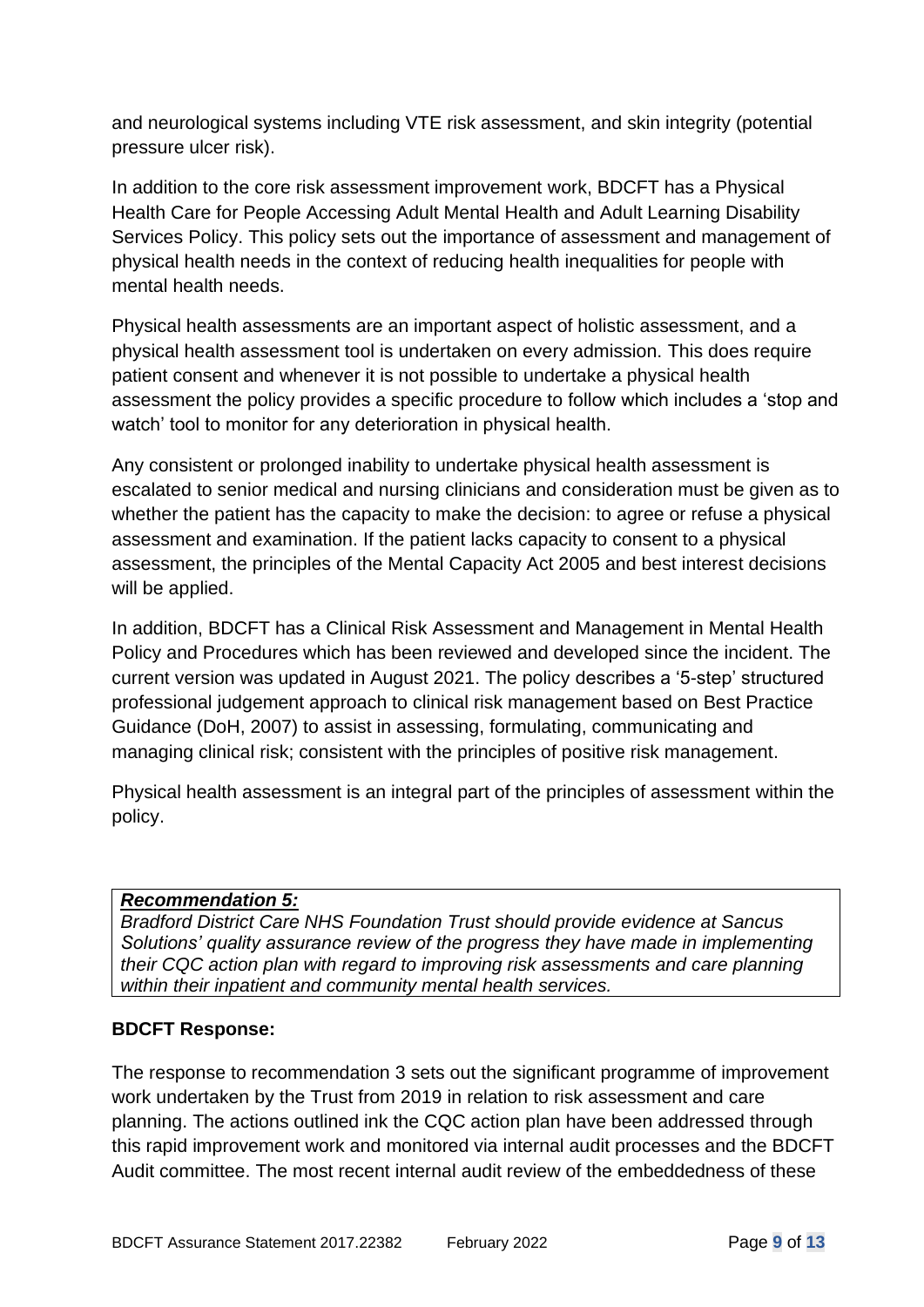actions, undertaken in April 2021, concluded that all actions are at levels of 'significant assurance' and 'embedded'.

#### *Recommendation 6:*

*Bradford District Care NHS Foundation Trust should undertake a review of how they assess and support patients in their inpatient and community services who have a significant substance misuse problem and who refuse to engage with external agencies.*

### **BDCFT Response:**

Service users with addiction problems accessing BDCFT services within the community or inpatient services are engaged in a formulation-based care plan and risk assessment. Where a service user is identified to have significant substance misuse problems, and/or their primary issue is substance misuse, the service user would be engaged in discussions to consent to referral to the specialist substance misuse services commissioned locally by Public Health. It should be noted that BDCFT is no longer commissioned to provide dedicated community drug and Alcohol services.

Where a service user declines referral to speciality substance misuse services and continues to receive care from BDCFT, community mental health teams will be supported to co-produce a dedicated care plan to address their substance misuse with an emphasis on health promotion and ensure an awareness of the relevant services which are available should the service user wish to consent to referral at a later stage.

Risks related to substance abuse will be identified via the risk assessment and the care plan would be formulated to support the service user to mitigate the risks to self and others, with a continual review of their needs and motivation to engage with specialist services and interventions.

In light of the changes to commissioning and delivery of specialist substance misuse services, joint working arrangements to coordinate a multi-agency response to the needs of service users with a serious mental illness and substance misuse problems have been established.

Regular clinical meetings with local specialist providers (Change Grow Live and Project 6) and BDCFT have been implemented to review clinical cases and ensure a multiagency approach to supporting service users with substance abuse problems access the appropriate services and offer consultation and advice on working with this client group.

BDCFT Non-Compliance with Treatment Policy provides the following narrative in respect to decisions around refusing treatment and services "Competent adult patients are entitled to refuse treatment, even where it would clearly benefit their health. The only exception to this rule is where the treatment is for a mental disorder and the patient/service user is detained under the Mental Health Act 1983. It must be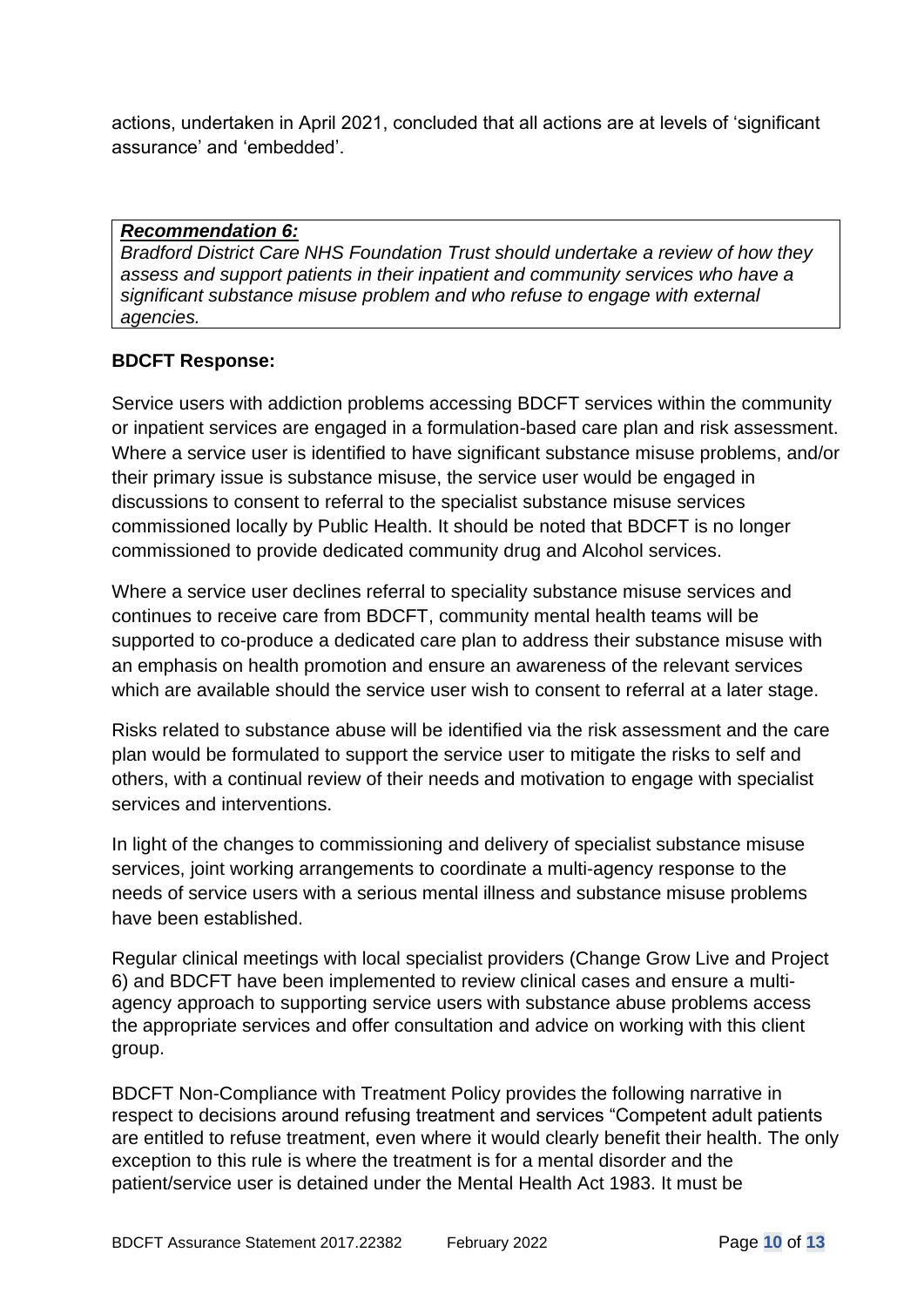acknowledged that a person who has capacity and whose mental health problem does not warrant intervention under the Mental Health Act 1983 has the right to refuse such services"

#### *Recommendation 7:*

*Bradford District Care NHS Foundation Trust's adult and elderly mental health services' memory clinic should introduce a comprehensive psychosocial assessment of the patient, their family's situation and potential risk factors.*

#### **BDCFT Response:**

The existing commissioned Memory Assessment Pathway is designed with an initial assessment to identify evidence of difficulties associated with memory. If after this initial assessment there are co-existing issues and associated risks outside of the Memory Service Pathway, for example co-existing mental health difficulties, then the person and family are signposted and referred into the Older People Community Mental Health Service. From here a holistic assessment of the person and family's needs and experiences is undertaken, with a care plan and risk assessment formulated and overseen as described in the previous sections.

The MATS pathway is currently being reviewed and a programme of Quality Improvement work is to be scoped with a plan for QI activity across 22/23. This will focus on the whole system pathway and look at identifying opportunities to improve and standardise the pathway. This will be co-produced with system stakeholders and service users and carers. As with all QI programmes of work, a review of learning from incidents, complaints and concerns as well as best practice will be undertaken to support any improvement activity.

*Recommendation 8:*

*NHS England should report the findings of this report that relates to the dispensing error to the Royal Pharmaceutical Society and the General Pharmaceutical Council.*

*Response provided separately by NHS England*

#### *Recommendation 9:*

*Bradford District Care NHS Foundation Trust and Airedale NHS Foundation Trust should undertake a review of their safeguarding training modules to ensure that the potential risks of domestic violence to the elderly are being adequately addressed.*

#### **BDCFT Response:**

BDCFT Safeguarding team reviewed and updated their training programmes regularly in the intervening period of time since the incident. The current Safeguarding Adults Policy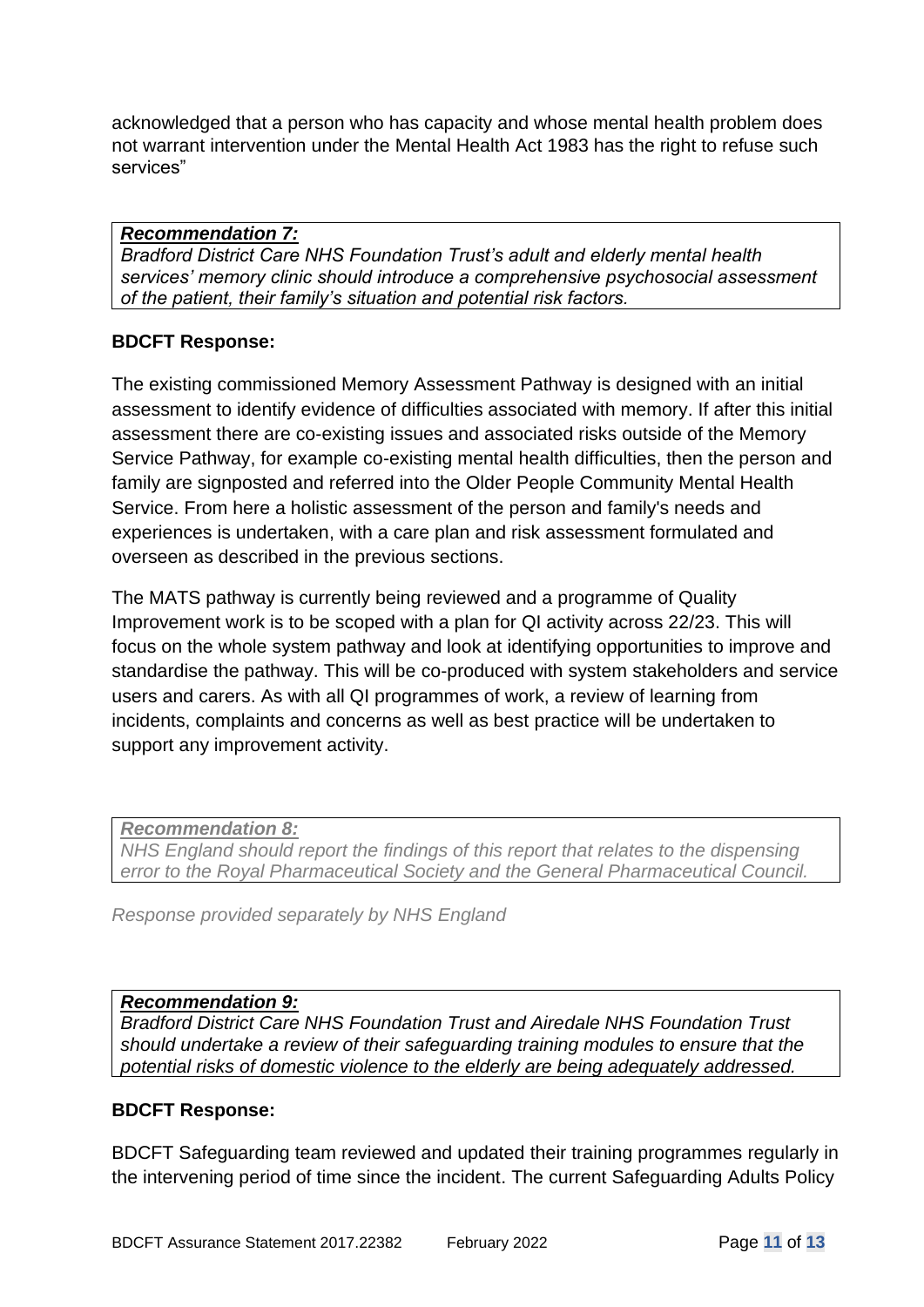and Procedure sets out the requirements for training and directs that all new members of staff who commence employment with BDCFT or transfer within the BDCFT must attend the Corporate Welcome session before starting in post. Managers will support staff to access role specific safeguarding training following this including PREVENT training. Safeguarding adult training is mandatory for all staff at the level required by their role as set out in 'Adult Safeguarding: Roles and Competencies for Health Care Staff' Intercollegiate Document (2018). The level assigned to individual roles is shown in the Electronic Staff Record (ESR).

Training covers domestic abuse and in 2020 BDCT launched a new Domestic Abuse Policy which supports staff to recognise and respond appropriately to indicators of domestic abuse and to undertake safe enquiry. It provides guidance on a range of situations, roles and responsibilities and includes the elderly within the guidance on considering groups with additional barriers.

A further revised Level 3 Safeguarding Adult training package has commenced in January 2022. This includes key messages specifically about domestic abuse and recognising and responding to all types of abuse, including domestic abuse, in the elderly, and a case study scenario for enhanced learning.

Training provision and methods for raising staff awareness are regularly reviewed. Key messages from statutory reviews are included in Safeguarding supervision sessions that are reviewed each quarter. In addition, safeguarding newsletters are produced reflecting key themes and learning, these are included in Care Group Quality and Operational meetings and disseminated through the services.

In addition to the training provision, BDCFT includes a section of safeguarding risk and planning within the assessment template for all community and inpatient settings and is part of the holistic assessment.

*Recommendation 10:*

*To facilitate and encourage interagency learning from this case, West Yorkshire Police should provide Bradford District Care NHS Foundation Trust and Airedale NHS Foundation Trust with their IMR's findings and recommendations.*

*Response provided separately by West Yorkshire Police*